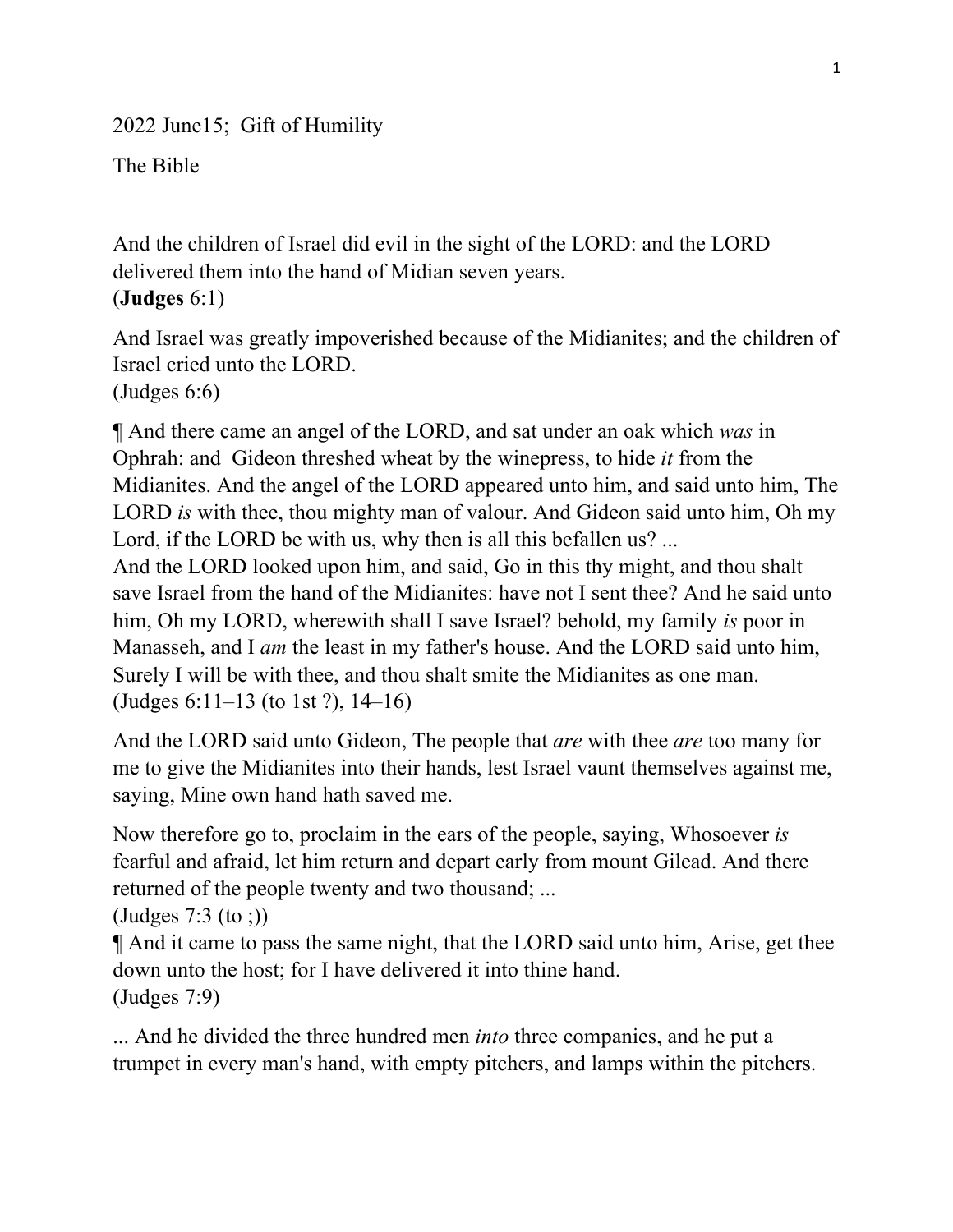And he said unto them, Look on me, and do likewise: and, behold, when I come to the outside of the camp, it shall be that as I do, so shall ye do. ...

And the three companies blew the trumpets, and brake the pitchers, and held the lamps in their left hands, and the trumpets in their right hands to blow *withal:* and they cried, The sword of the LORD, and of Gideon. And they stood every man in his place round about the camp: and all the host ran, and cried, and fled. (Judges 7:15–17 Arise, 20, 21)

¶ Then the men of Israel said unto Gideon, Rule thou over us, both thou, and thy son, and thy son's son also: for thou hast delivered us from the hand of Midian. And Gideon said unto them, I will not rule over you, neither shall my son rule over you: the LORD shall rule over you.

(Judges 8:22, 23)

**James** 4:6 God resisteth the proud, but giveth grace unto the humble.

(**Matthew** 15:32... ¶ And Jesus went about all Galilee, teaching in their synagogues, and preaching the gospel of the kingdom, and healing all manner of sickness and all manner of disease among the people. ...

**John** 10:6 This parable spake Jesus ...

(**Luke** 18:10–14) Two men went up into the temple to pray; the one a Pharisee, and the other a publican.

The Pharisee stood and prayed thus with himself, God, I thank thee, that I am not as other men *are,* extortioners, unjust, adulterers, or even as this publican. I fast twice in the week, I give tithes of all that I possess. And the publican, standing afar off, would not lift up so much as *his* eyes unto heaven, but smote upon his breast, saying, God be merciful to me a sinner.

I tell you, this man went down to his house justified *rather* than the other: for every one that exalteth himself shall be abased; and he that humbleth himself shall be exalted.

(**Mark** 12:41–44) And Jesus sat over against the treasury, and beheld how the people cast money into the treasury: and many that were rich cast in much. And there came a certain poor widow, and she threw in two mites, which make a farthing. And he called *unto him* his disciples, and saith unto them, Verily I say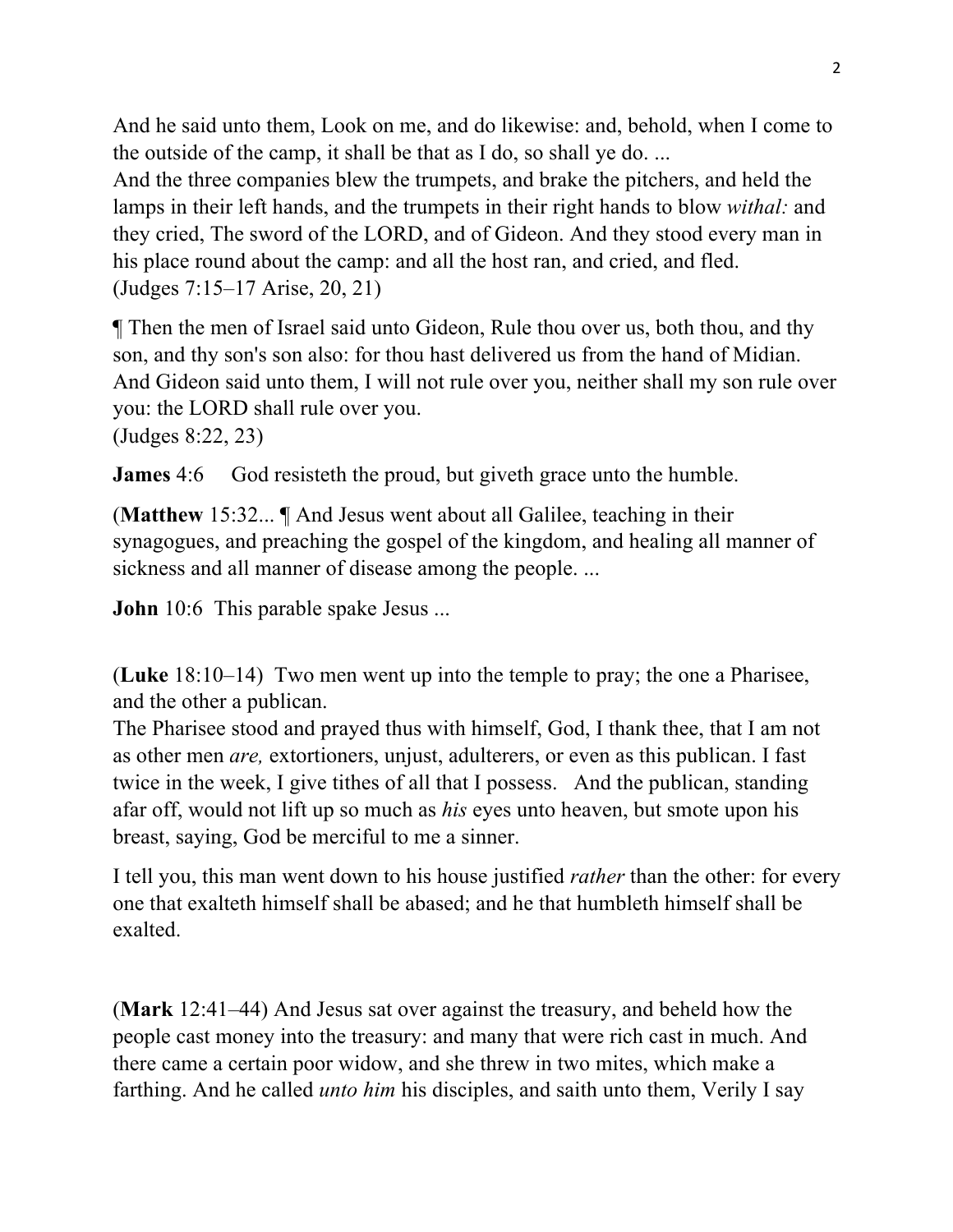unto you, That this poor widow hath cast more in, than all they which have cast into the treasury: For all *they* did cast in of their abundance; but she of her want did cast in all that she had, *even* all her living.

(**Matthew** 4:17 Jesus, 23; 5:3, 5)¶

Blessed *are* the poor in spirit: for theirs is the kingdom of heaven. ... Blessed *are* the meek: for they shall inherit the earth.

**Psalms** 69:16,30, 32)]Hear me, O LORD; for thy lovingkindness *is* good: turn unto me according to the multitude of thy tender mercies. ... The humble shall see *this, and* be glad: and your heart shall live that seek God.

**Matthew** 8:5–10, 13  $\parallel$  And when Jesus was entered into Capernaum, there came unto him a centurion, beseeching him, And saying, Lord, my servant lieth at home sick of the palsy, grievously tormented. And Jesus saith unto him, I will come and heal him. The centurion answered and said, Lord, I am not worthy that thou shouldest come under my roof: but speak the word only, and my servant shall be healed. For I am a man under authority, having soldiers under me: and I say to this *man*, Go, and he goeth; and to another, Come, and he cometh; and to my servant, Do this, and he doeth *it*. When Jesus heard *it,* he marvelled, and said to them that followed, Verily I say unto you, I have not found so great faith, no, not in Israel. ...

And Jesus said unto the centurion, Go thy way; and as thou hast believed, *so* be it done unto thee. And his servant was healed in the selfsame hour.

**Ephesians** 3:1 I Paul, the prisoner of Jesus Christ for you Gentiles, …

… beseech you that ye walk worthy of the vocation wherewith ye are called, With all lowliness and meekness, with longsuffering, forbearing one another in love; Endeavouring to keep the unity of the Spirit in the bond of peace. (Ephesians 4:1–3)

**First Timothy** 6:11 ... and follow after righteousness, godliness, faith, love, patience, meekness.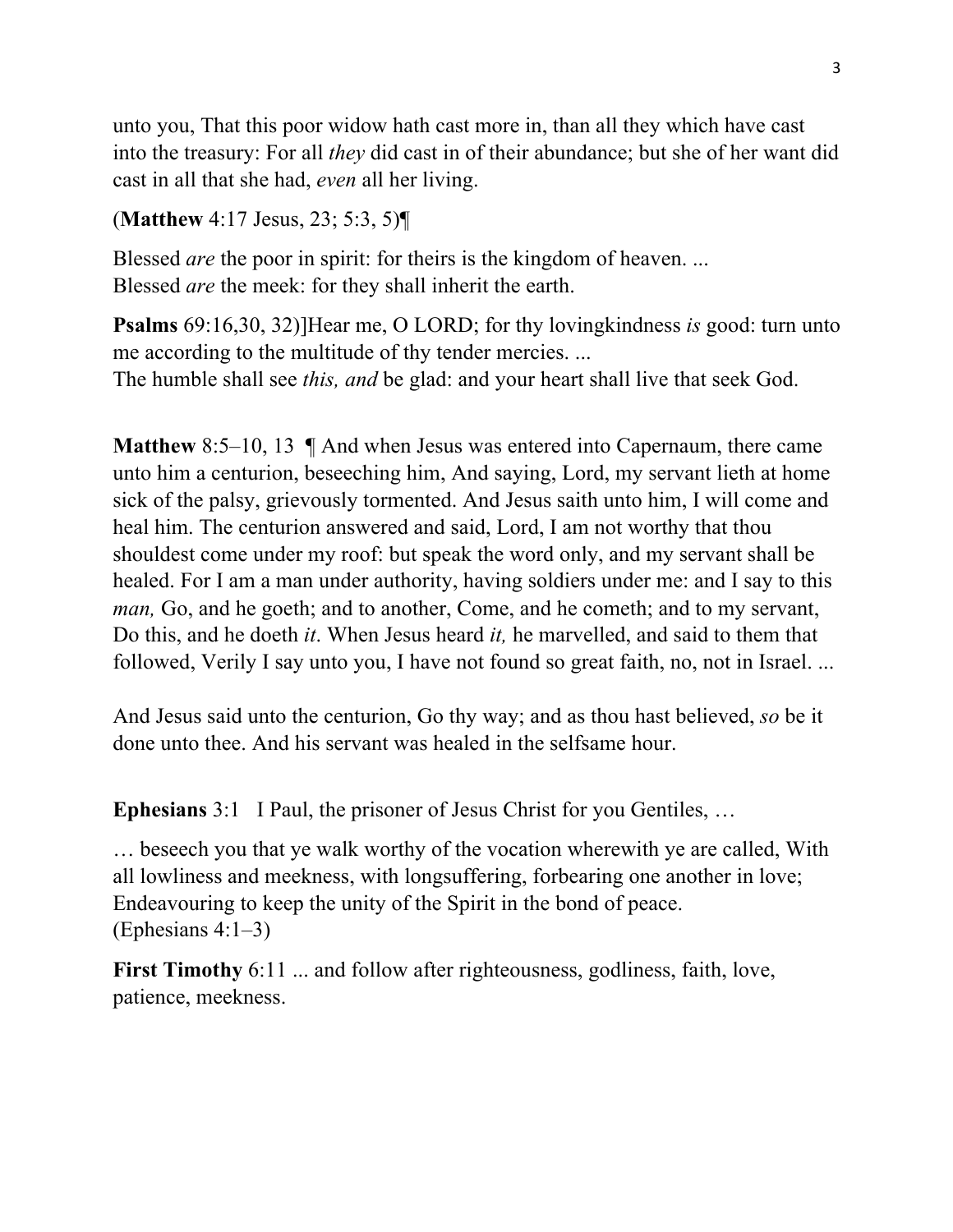## SCIENCE AND HEALTH

Meekness and charity have divine authority. Mortals think wickedly; consequently they are wicked. They think sickly thoughts, and so become sick. If sin makes sinners, Truth and Love alone can unmake them. If a sense of disease produces suffering and a sense of ease antidotes suffering, disease is mental, not material. Hence the fact that the human mind alone suffers, is sick, and that the divine Mind alone heals.

*(Science and Health with Key to the Scriptures, Mary Baker Eddy, p.270:23)*

Divine Mind rightly demands man's entire obedience, affection, and strength. No reservation is made for any lesser loyalty. Obedience to Truth gives man power and strength. Submission to error superinduces loss of power. *(Science and Health with Key to the Scriptures, Mary Baker Eddy, p.183:21)*

The sharp experiences of belief in the supposititious life of matter, as well as our disappointments and ceaseless woes, turn us like tired children to the arms of divine Love. Then we begin to learn Life in divine Science. Without this process of weaning, "Canst thou by searching find out God?" It is easier to desire Truth than to rid one's self of error. Mortals may seek the understanding of Christian Science, but they will not be able to glean from Christian Science the facts of being without striving for them. This strife consists in the endeavor to forsake error of every kind and to possess no other consciousness but good.

In order to apprehend more, we must put into practice what we already know. We must recollect that Truth is demonstrable when understood, and that good is not understood until demonstrated. If "faithful over a few things," we shall be made rulers over many; but the one unused talent decays and is lost. When the sick or the sinning awake to realize their need of what they have not, they will be receptive of divine Science, which gravitates towards Soul and away from material sense, removes thought from the body, and elevates even mortal mind to the contemplation of something better than disease or sin. The true idea of God gives the true understanding of Life and Love, robs the grave of victory, takes away all sin and the delusion that there are other minds, and destroys mortality.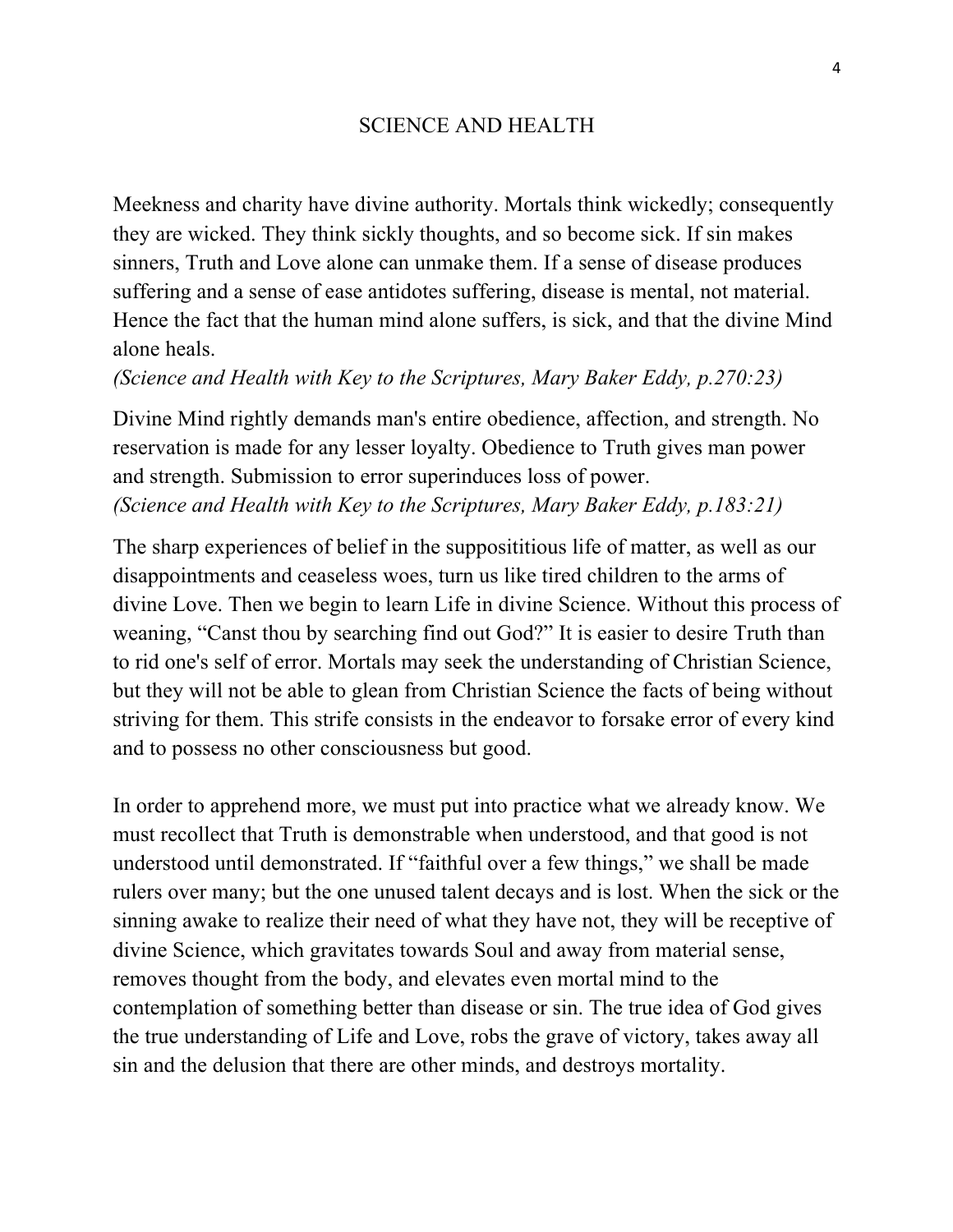The effects of Christian Science are not so much seen as felt. It is the "still, small voice" of Truth uttering itself. We are either turning away from this utterance, or we are listening to it and going up higher. Willingness to become as a little child and to leave the old for the new, renders thought receptive of the advanced idea. *(Science and Health with Key to the Scriptures, Mary Baker Eddy, pp. 322:26– 324:2)*

Ear hath not heard, nor hath lip spoken, the pure language of Spirit. Our Master taught spirituality by similitudes and parables. As a divine student he unfolded God to man, illustrating and demonstrating Life and Truth in himself and by his power over the sick and sinning. Human theories are inadequate to interpret the divine Principle involved in the miracles (marvels) wrought by Jesus and especially in his mighty, crowning, unparalleled, and triumphant exit from the flesh. (Science and Health with Key to the Scriptures, Mary Baker Eddy, p.117:14)

Anciently the followers of Christ, or Truth, measured Christianity by its power over sickness, sin, and death; but modern religions generally omit all but one of these powers, — the power over sin. We must seek the undivided garment, the whole Christ, as our first proof of Christianity, for Christ, Truth, alone can furnish us with absolute evidence.

If the soft palm, upturned to a lordly salary, and architectural skill, making dome and spire tremulous with beauty, turn the poor and the stranger from the gate, they at the same time shut the door on progress. In vain do the manger and the cross tell their story to pride and fustian. Sensuality palsies the right hand, and causes the left to let go its grasp on the divine.

As in Jesus' time, so to-day, tyranny and pride need to be whipped out of the temple, and humility and divine Science to be welcomed in. The strong cords of scientific demonstration, as twisted and wielded by Jesus, are still needed to purge the temples of their vain traffic in worldly worship and to make them meet dwelling-places for the Most High.

*(Science and Health with Key to the Scriptures, Mary Baker Eddy, p. 142:4–24)*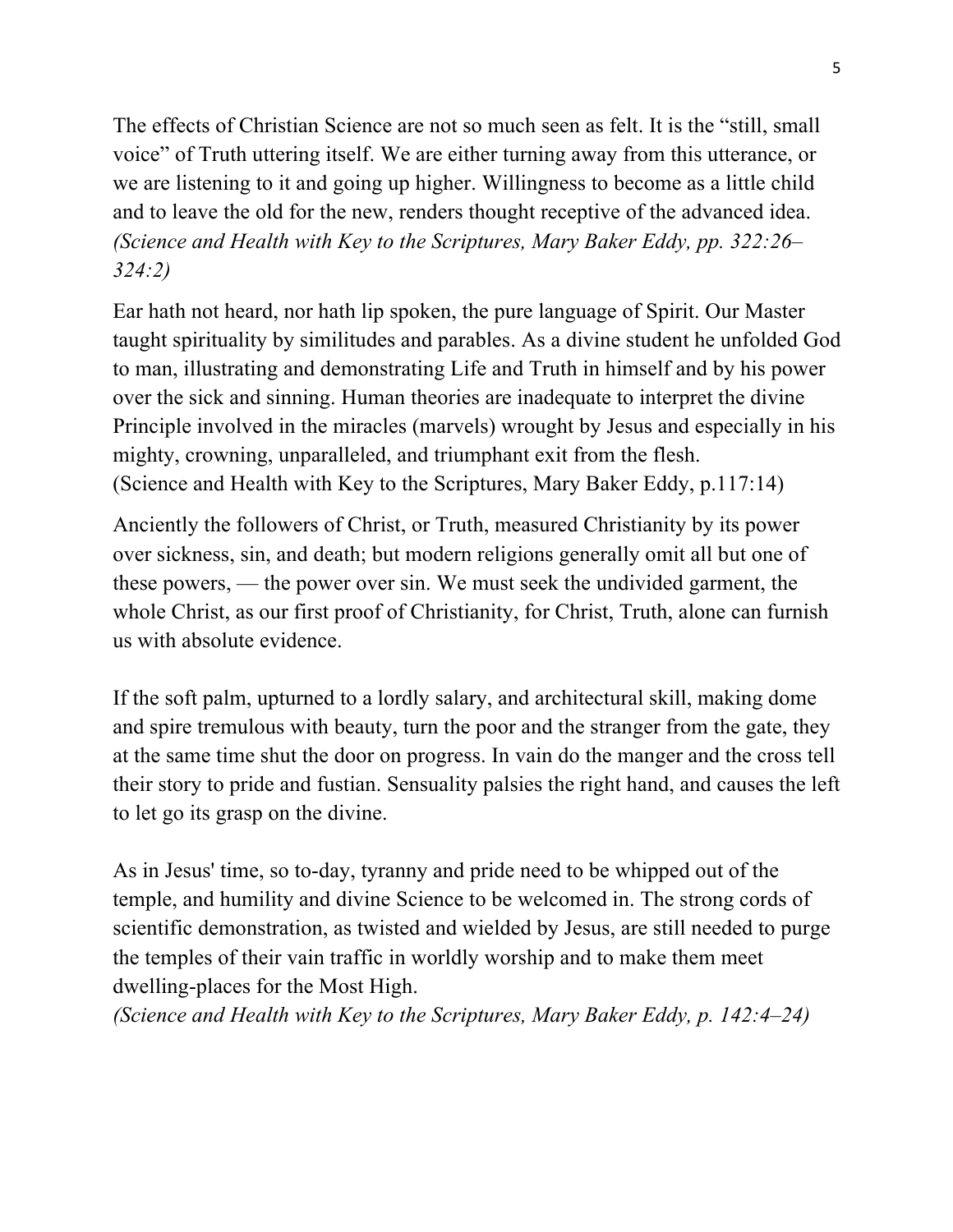A wordy prayer may afford a quiet sense of self-justification, though it makes the sinner a hypocrite. We never need to despair of an honest heart; but there is little hope for those who come only spasmodically face to face with their wickedness and then seek to hide it. Their prayers are indexes which do not correspond with their character. …

If a man, though apparently fervent and prayerful, is impure and therefore insincere, what must be the comment upon him? If he reached the loftiness of his prayer, there would be no occasion for comment. If we feel the aspiration, humility, gratitude, and love which our words express, — this God accepts; and it is wise not to try to deceive ourselves or others, for "there is nothing covered that shall not be revealed." Professions and audible prayers are like charity in one respect, — they "cover the multitude of sins." Praying for humility with whatever fervency of expression does not always mean a desire for it. If we turn away from the poor, we are not ready to receive the reward of Him who blesses the poor. (Science and Health with Key to the Scriptures, Mary Baker Eddy, p. 8:10–24)

The great Nazarene, as meek as he was mighty, rebuked the hypocrisy, which offered long petitions for blessings upon material methods, but cloaked the crime, latent in thought, which was ready to spring into action and crucify God's anointed. The martyrdom of Jesus was the culminating sin of Pharisaism. It rent the veil of the temple. It revealed the false foundations and superstructures of superficial religion, tore from bigotry and superstition their coverings, and opened the sepulchre with divine Science, — immortality and Love. *(Science and Health with Key to the Scriptures, Mary Baker Eddy, p.597:5)*

In order to cure his patient, the metaphysician must first cast moral evils out of himself and thus attain the spiritual freedom which will enable him to cast physical evils out of his patient; but heal he cannot, while his own spiritual barrenness debars him from giving drink to the thirsty and hinders him from reaching his patient's thought, — yea, while mental penury chills his faith and understanding.